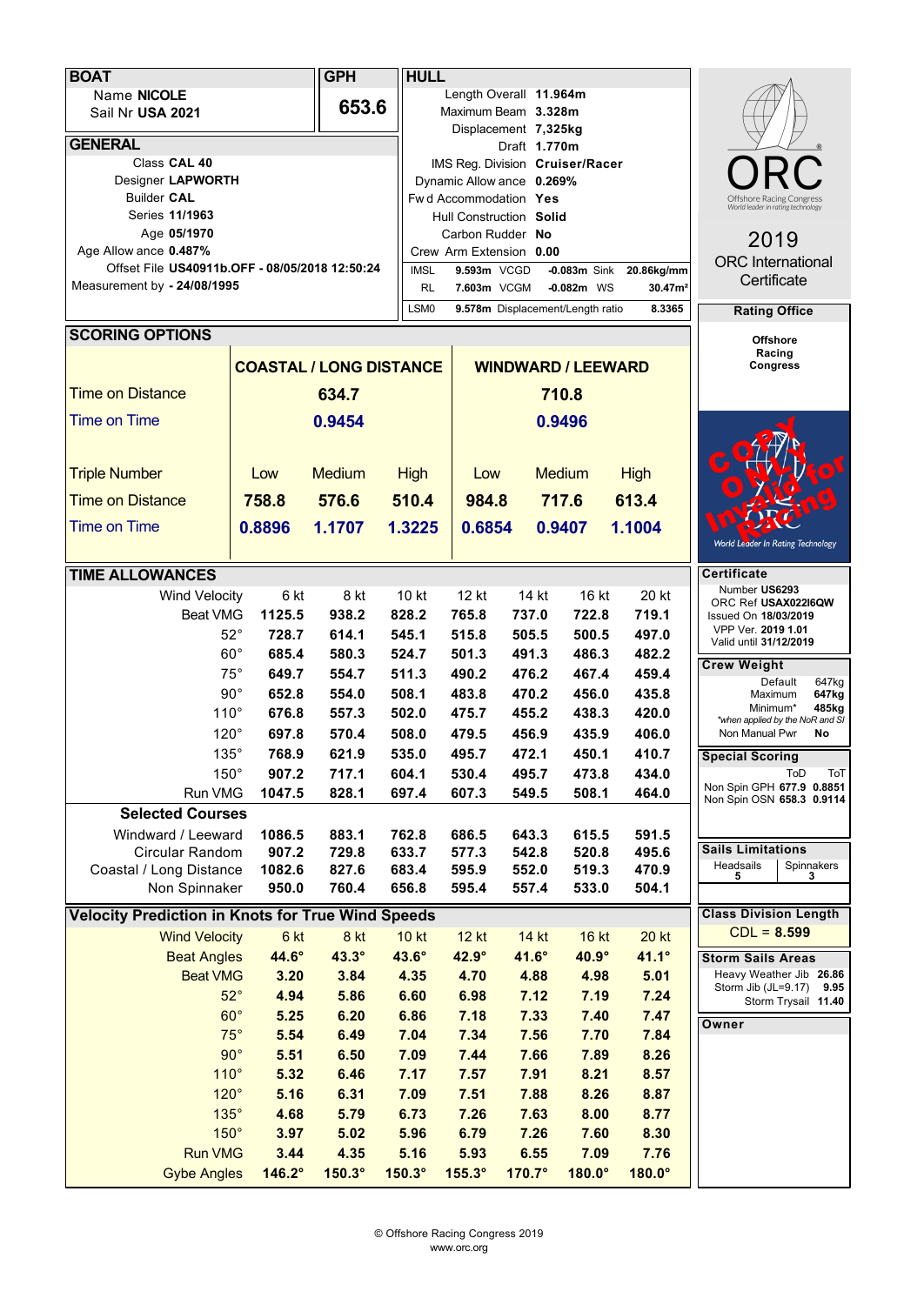| <b>BOAT</b>                                                                                                             |             |                                                               |                                                      |                                        |                                                                |  |  |  |  |  |  |  |
|-------------------------------------------------------------------------------------------------------------------------|-------------|---------------------------------------------------------------|------------------------------------------------------|----------------------------------------|----------------------------------------------------------------|--|--|--|--|--|--|--|
|                                                                                                                         |             | <b>INCLINING TEST AND FREEBOARDS</b>                          |                                                      |                                        |                                                                |  |  |  |  |  |  |  |
| Name NICOLE<br>Sail Nr USA 2021<br>File US6293<br>Data in meters/kilograms                                              |             | Inclining Test Current Inclining<br>Flotation date 28/05/2016 |                                                      |                                        |                                                                |  |  |  |  |  |  |  |
|                                                                                                                         |             | <b>FFM</b><br>1.323                                           | FF.<br>1.329                                         | SG 1.0080<br><b>SFFP</b><br>0.593      |                                                                |  |  |  |  |  |  |  |
| <b>RIG</b><br>Forestay Tension Aft<br>Spreaders 1                                                                       |             | 0.857<br>FAM                                                  | 0.863<br>FA                                          | SAFP 11.223                            |                                                                |  |  |  |  |  |  |  |
| Inner Stay Fixed<br>Runners 1                                                                                           |             | W <sub>1</sub><br>97.2                                        | PD <sub>1</sub><br>524.4                             | WD 12.125                              |                                                                |  |  |  |  |  |  |  |
| Carbon Mast No<br>Jumper Struts None                                                                                    |             | 97.2<br>W <sub>2</sub><br>W <sub>3</sub><br>97.2              | 524.4<br>PD <sub>2</sub><br>PD <sub>3</sub><br>524.4 | <b>GSA</b><br>1.0<br><b>RSA</b><br>1.0 |                                                                |  |  |  |  |  |  |  |
| Taper Hollows No<br>Jib Furler No<br>Fiber Rigging No<br>Main Furler No                                                 |             | 97.2<br>W4                                                    | PD4<br>524.4                                         | PLM 9000.0                             |                                                                |  |  |  |  |  |  |  |
| Lenticular Rigging No<br>Without Backstay No                                                                            |             | LCF from stem on CL / on sheer                                |                                                      | 6.437 / 6.649                          | Offshore Racing Congress<br>World leader in rating technology  |  |  |  |  |  |  |  |
| Articulated Bowsprit No                                                                                                 |             | Maximum beam station from stem                                |                                                      | 6.675                                  | 2019                                                           |  |  |  |  |  |  |  |
| P 12.210<br>E.<br>5.331<br>0.133<br>0.168<br>MDT1<br>MW<br>IG 14.091<br>J<br>4.588<br>0.212<br>GO<br>0.172              |             |                                                               | RM Measured                                          | 177.0kg·m                              |                                                                |  |  |  |  |  |  |  |
| MDL1<br>ISP 14.064<br>SFJ<br>0.000<br>MDT2<br>0.133<br>BD<br>0.193                                                      |             | Limit of positive stability / Stab. Index                     | <b>RM Default</b>                                    | 171.3kg·m<br>116.9° / 123.8            | <b>IMS Measurement</b>                                         |  |  |  |  |  |  |  |
| 4.610<br>MDL <sub>2</sub><br>0.165<br>BAS<br>1.460<br><b>SPL</b><br>MWT 179.60                                          |             |                                                               | Freeboard at mast at 4.588                           | 1.006                                  | Certificate                                                    |  |  |  |  |  |  |  |
| <b>FSP</b><br>0.068<br><b>TPS</b><br>0.000<br>TL 2.500<br>5.092<br><b>MCG</b>                                           |             |                                                               |                                                      |                                        |                                                                |  |  |  |  |  |  |  |
| <b>MIZZEN RIG AND SAILS</b>                                                                                             |             | <b>PROPELLER</b>                                              |                                                      |                                        | <b>Certificate</b>                                             |  |  |  |  |  |  |  |
|                                                                                                                         |             | Installation Shaft exposed                                    |                                                      | 0.461<br>PRD<br>PBW 0.153              | Number US6293                                                  |  |  |  |  |  |  |  |
|                                                                                                                         |             | Type Feathering 2 blades<br>Twin Screw No                     | ORC Ref USAX022I6QW<br>Issued On 18/03/2019          |                                        |                                                                |  |  |  |  |  |  |  |
| N/A                                                                                                                     |             | <b>PSA 18.000 PHL</b><br>0.147                                | VPP Ver. 2019 1.01                                   |                                        |                                                                |  |  |  |  |  |  |  |
|                                                                                                                         |             | 0.031 ST1<br><b>PSD</b>                                       | ST <sub>4</sub><br>0.000                             | 0.000                                  | Valid until 31/12/2019                                         |  |  |  |  |  |  |  |
|                                                                                                                         | <b>PHD</b>  | 0.071 ST2 0.000 ST5                                           |                                                      | 0.000                                  |                                                                |  |  |  |  |  |  |  |
| <b>COMMENTS</b>                                                                                                         |             | <b>MOVABLE BALLAST</b>                                        |                                                      |                                        |                                                                |  |  |  |  |  |  |  |
|                                                                                                                         |             |                                                               |                                                      |                                        |                                                                |  |  |  |  |  |  |  |
|                                                                                                                         |             |                                                               |                                                      |                                        |                                                                |  |  |  |  |  |  |  |
|                                                                                                                         |             |                                                               | N/A                                                  |                                        |                                                                |  |  |  |  |  |  |  |
|                                                                                                                         |             |                                                               |                                                      |                                        |                                                                |  |  |  |  |  |  |  |
|                                                                                                                         |             | <b>CENTERBOARD</b>                                            |                                                      |                                        |                                                                |  |  |  |  |  |  |  |
|                                                                                                                         |             |                                                               | N/A                                                  |                                        |                                                                |  |  |  |  |  |  |  |
|                                                                                                                         |             |                                                               |                                                      |                                        | <b>World Leader In Rating Technology</b>                       |  |  |  |  |  |  |  |
|                                                                                                                         |             |                                                               |                                                      |                                        |                                                                |  |  |  |  |  |  |  |
| <b>SAILS (Maximum Areas)</b>                                                                                            |             |                                                               |                                                      |                                        |                                                                |  |  |  |  |  |  |  |
| <b>MHW</b><br><b>Mainsail</b><br><b>MHB</b><br><b>MUW</b><br><b>MTW</b><br><b>MQW</b>                                   |             | Area                                                          | Area (r) Formula                                     |                                        |                                                                |  |  |  |  |  |  |  |
| 0.180<br>1.07<br>1.94<br>3.40<br>4.50<br><b>SL</b><br><b>SHW</b><br><b>SLU</b><br><b>SLE</b><br><b>SFL</b><br>Symmetric |             | 38.46                                                         |                                                      |                                        | 39.61 P/8 $\cdot$ (E + 2 MQW+ 2 MHW + 1.5 MTW + MUW + 0.5 MHB) |  |  |  |  |  |  |  |
| 14.45<br>14.45<br>14.45<br>8.30<br>7.90                                                                                 |             | 98.96                                                         | $SL \cdot (SFL + 4 \cdot SHW) / 6$                   |                                        |                                                                |  |  |  |  |  |  |  |
| <b>SL</b><br><b>SHW</b><br><b>SFL</b><br>Asymmetric<br><b>SLU</b><br><b>SLE</b>                                         |             |                                                               |                                                      |                                        |                                                                |  |  |  |  |  |  |  |
| 8.27<br>14.05<br>14.05<br>14.05<br>7.66                                                                                 |             | 91.14                                                         | $AS \cdot (SFL + 4 \cdot SHW) / 6$                   |                                        |                                                                |  |  |  |  |  |  |  |
| <b>HEADSAILS</b>                                                                                                        |             |                                                               |                                                      |                                        |                                                                |  |  |  |  |  |  |  |
| Area = $0.1125$ HLU $\cdot$ (1.445 HLP + 2 HQW + 2 HHW + 1.5 HTW + HUW + 0.5 HHB)                                       |             |                                                               |                                                      |                                        |                                                                |  |  |  |  |  |  |  |
| HHB HUW HTW HHW HQW<br><b>HLP</b><br>HLU<br>14.09<br>50.57<br>7.05                                                      |             | Area Btn Fly Meas.Date Material Comment                       |                                                      |                                        |                                                                |  |  |  |  |  |  |  |
|                                                                                                                         |             |                                                               |                                                      |                                        |                                                                |  |  |  |  |  |  |  |
|                                                                                                                         |             |                                                               |                                                      |                                        |                                                                |  |  |  |  |  |  |  |
|                                                                                                                         |             |                                                               |                                                      |                                        |                                                                |  |  |  |  |  |  |  |
|                                                                                                                         |             |                                                               |                                                      |                                        |                                                                |  |  |  |  |  |  |  |
|                                                                                                                         |             |                                                               |                                                      |                                        |                                                                |  |  |  |  |  |  |  |
|                                                                                                                         |             |                                                               |                                                      |                                        |                                                                |  |  |  |  |  |  |  |
|                                                                                                                         |             |                                                               |                                                      |                                        |                                                                |  |  |  |  |  |  |  |
|                                                                                                                         |             |                                                               |                                                      |                                        |                                                                |  |  |  |  |  |  |  |
|                                                                                                                         |             |                                                               |                                                      |                                        |                                                                |  |  |  |  |  |  |  |
| <b>MEASUREMENT INVENTORY</b>                                                                                            |             | <b>MEASUREMENT INVENTORY</b>                                  |                                                      |                                        |                                                                |  |  |  |  |  |  |  |
| Measurer<br>ld                                                                                                          |             | Item Tank Use<br>Tank Type                                    |                                                      | Capcty<br>Dist.                        | <b>VCG Condtn Description</b>                                  |  |  |  |  |  |  |  |
| Date                                                                                                                    | Tank        |                                                               |                                                      | 0.00<br>0.00                           | 0.0                                                            |  |  |  |  |  |  |  |
| Comment<br>ld<br><b>VCG Description</b><br>Weight Distance<br>Item<br>ld                                                | <b>Item</b> | Weight Distance                                               | <b>VCG Description</b>                               |                                        |                                                                |  |  |  |  |  |  |  |
| 0.0<br>0.00<br>Anchor<br>a                                                                                              |             |                                                               |                                                      |                                        |                                                                |  |  |  |  |  |  |  |
|                                                                                                                         |             |                                                               |                                                      |                                        |                                                                |  |  |  |  |  |  |  |
| <b>Weight Description</b><br>ld<br>Item                                                                                 |             |                                                               |                                                      |                                        |                                                                |  |  |  |  |  |  |  |
|                                                                                                                         |             |                                                               |                                                      |                                        |                                                                |  |  |  |  |  |  |  |
|                                                                                                                         |             |                                                               |                                                      |                                        |                                                                |  |  |  |  |  |  |  |
|                                                                                                                         |             |                                                               |                                                      |                                        |                                                                |  |  |  |  |  |  |  |
|                                                                                                                         |             |                                                               |                                                      |                                        |                                                                |  |  |  |  |  |  |  |
|                                                                                                                         |             |                                                               |                                                      |                                        |                                                                |  |  |  |  |  |  |  |
|                                                                                                                         |             |                                                               |                                                      |                                        |                                                                |  |  |  |  |  |  |  |
|                                                                                                                         |             |                                                               |                                                      |                                        |                                                                |  |  |  |  |  |  |  |
|                                                                                                                         |             |                                                               |                                                      |                                        |                                                                |  |  |  |  |  |  |  |
|                                                                                                                         |             |                                                               |                                                      |                                        |                                                                |  |  |  |  |  |  |  |
|                                                                                                                         |             |                                                               |                                                      |                                        |                                                                |  |  |  |  |  |  |  |
|                                                                                                                         |             |                                                               |                                                      |                                        |                                                                |  |  |  |  |  |  |  |